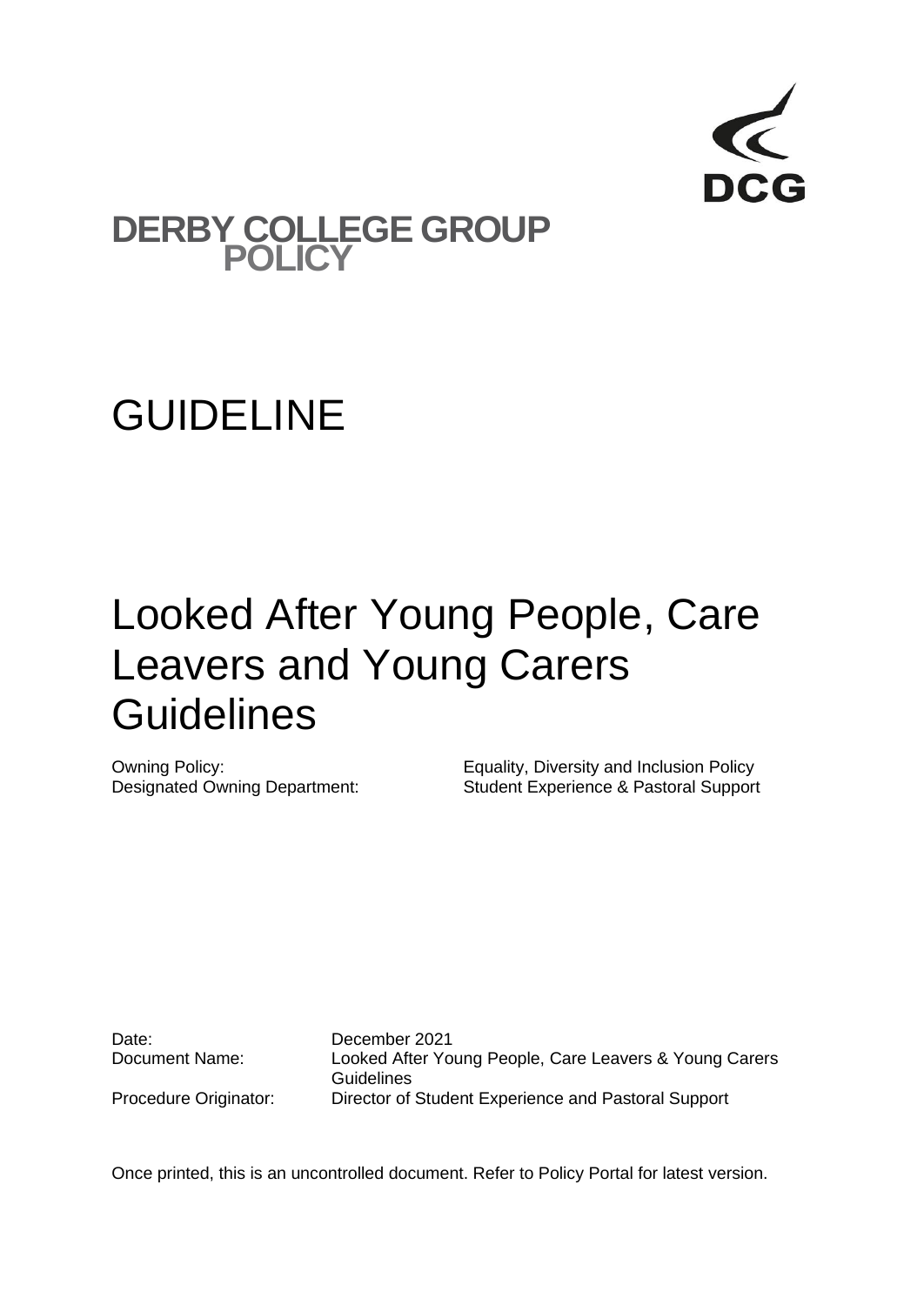### **POLICY - PROCEDURES - GUIDELINES - RELATED DOCUMENTS**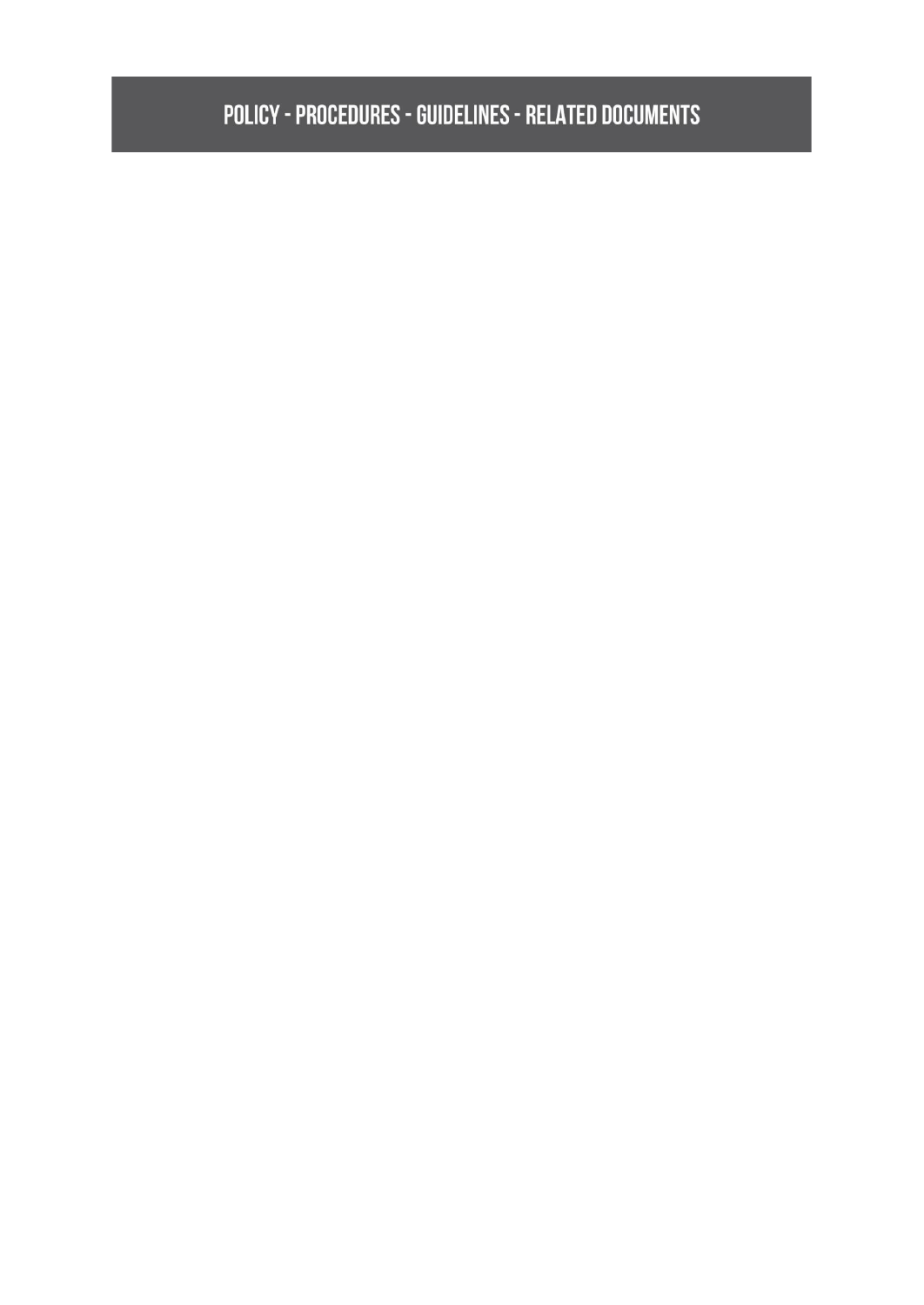These guidelines complement the Group's Equality, Diversity and Inclusion Policy and identifies further responsibilities that the Group will undertake in relation to young people who are Looked After, Care Leavers and Young Carers.

Both the policy and guidelines take account of Section 11 of the Children Act 2004, which brings all agencies into line with the duties placed on schools and colleges by section 175 of the Education Act 2002.

#### **Definition**

#### **Who are Looked After Young People?**

This guidance refers to young people who are Looked After as defined by the Children Act 1989. That is those students who are under the age of 18 and are:

- The subject of an Interim or Full-time Care or Emergency Protection Order.
- Unaccompanied minors who are Asylum Seekers.
- Accommodated by a local authority with the agreement of their parent(s) or legal guardian.
- Compulsorily accommodated as a result of criminal proceedings.

A large number of these young people coming into care will have a history of physical, sexual or emotional abuse. Some may have suffered the death of a parent or have a parent who are unable to look after them properly because of illness. Others have disabilities and many different needs, and a small number are in care because of criminal activity.

A large number of these young people may have low self-esteem, poor education standards due to absence from school, delayed social / emotional / cognitive development, have been bullied or have bullied others, mental health issues, few friends or feel isolated or have behaviour issues. This makes them an extremely vulnerable group in terms or realising their educational potential and future life chances.

#### **How do young people become Looked After?**

Children come into care by two main routes: Firstly, the parents have asked for this help or secondly the child is in danger of being harmed.

- Under section 20 of the Children's Act 1989 where parents have asked for help, because for some reason their child can no longer stay at home, suitable accommodation for the child will be provided. Parental responsibility remains with the parent / guardian.
- Under section 31 of the Children Act 1989 if the child is in danger of being harmed, a Care Order will be made by a court. The court will take all the circumstances into careful consideration before doing this. When a Care Order is made, Children Services acquire parental responsibility and become a legal parent alongside the parent / guardian.

#### **Care Leavers**

Between the ages of sixteen to eighteen a young person who has been Looked After will be expected to begin the transition towards independent living to become a Care Leaver.

They may remain with their Foster Carers or move into supported lodgings or into a bedsit or flat.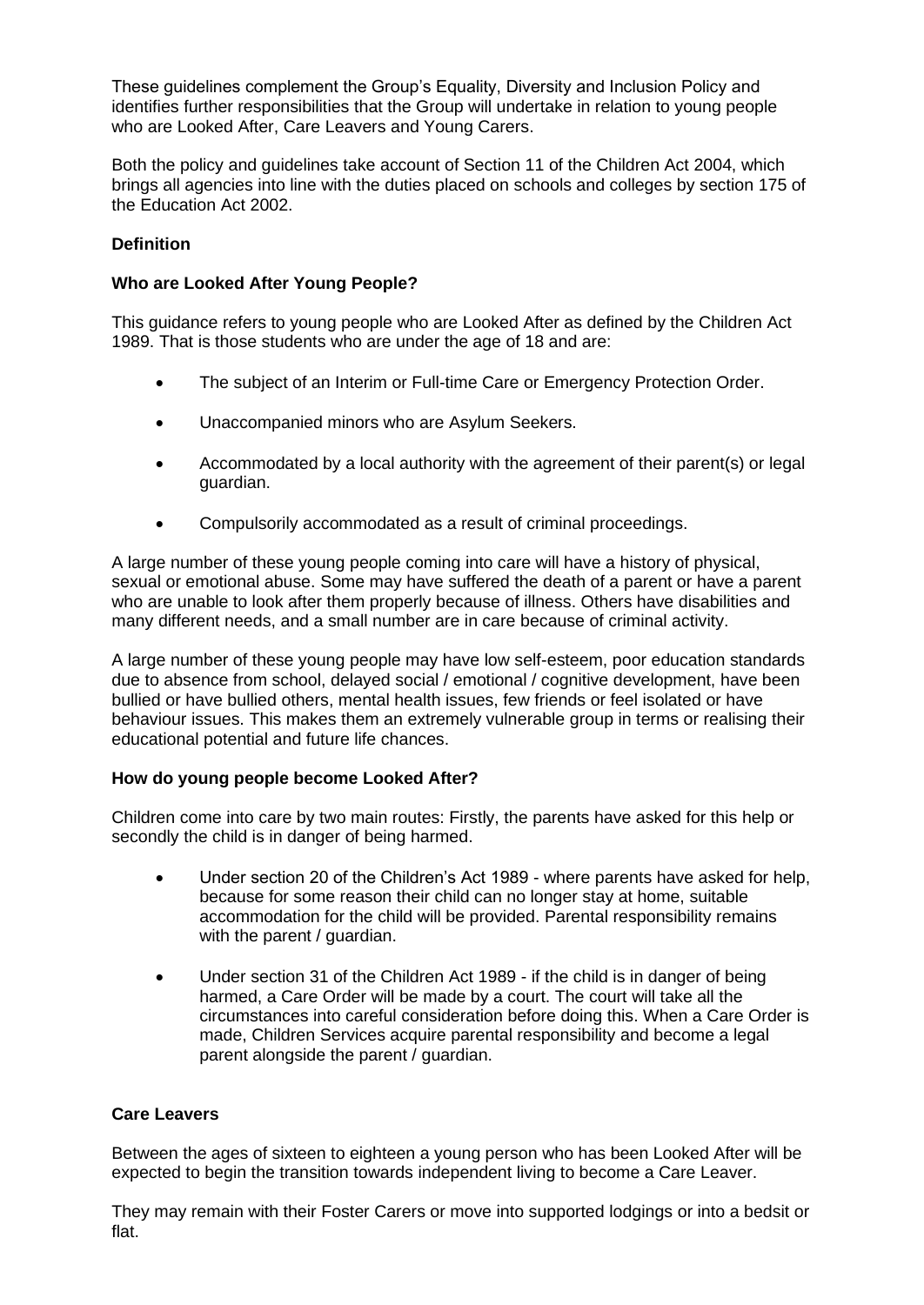From the age of sixteen they will be supported by the Local Authority Leaving Care Team.

#### **Young Carer**

A young carer is a child or young person who is helping to look after someone who could not cope without their support. Most are caring for a parent, but some may be taking responsibility for a sibling, grandparent or other relative. In some instances, a young carer may care for more than one family member.

The person they look after will have one or more of the following:

- Physical disability (including sensory disability)
- Learning disability
- Mental health problem
- Chronic illness
- Substance misuse problem

When a young person looks after someone who has a serious illness, disability, a mental health issue, or substance misuse problem, they may need extra support to help them get the most out of college. DCG is committed to ensuring reasonable adjustments are made to a young carers timetable and we offer support both academically and emotionally as and when required.

#### **Designated Person**

The Group has a senior designated person with responsibility for Looked after Young People, Care Leavers and Young Carers to monitor and promote the educational achievement of students who are looked after or leaving care – Director of Student Experience and Pastoral Support.

The Group has a designated person who works with the local authorities and completes Personal Education Plans (PEPs) – Student Experience and Pastoral Lead.

The Designated Person will:

- Identify all the Looked After Young People in College and those who have recently left care and young carers and who may, therefore, still need support
- Work closely with other agencies, sharing information as appropriate and adhere to joint protocols including attendance at local forums and meetings.
- Identify the young persons looked after legal status (whether they are looked after under voluntary arrangements with consent of parents or on an interim or full care order) and contact arrangements with birth parents or those with parental responsibility.
- Identify the students care arrangements and the levels of authority delegated to the carer by the authority looking after him / her.
- Liaise with other local agencies to ensure there are well supported plans for post-16 transition of young people in care, care leavers and young carers, including impartial IAG, identification of additional learning Support needs, informal Taster Days and Information Events etc.
- Work with internal agencies such as Welfare and Inclusion to ensure the wrap around support meets the diverse needs of each individual.
- Ensure that an up to date, complete and high-quality post-16 Personal Education Plan (PEP) is in place for all young people.